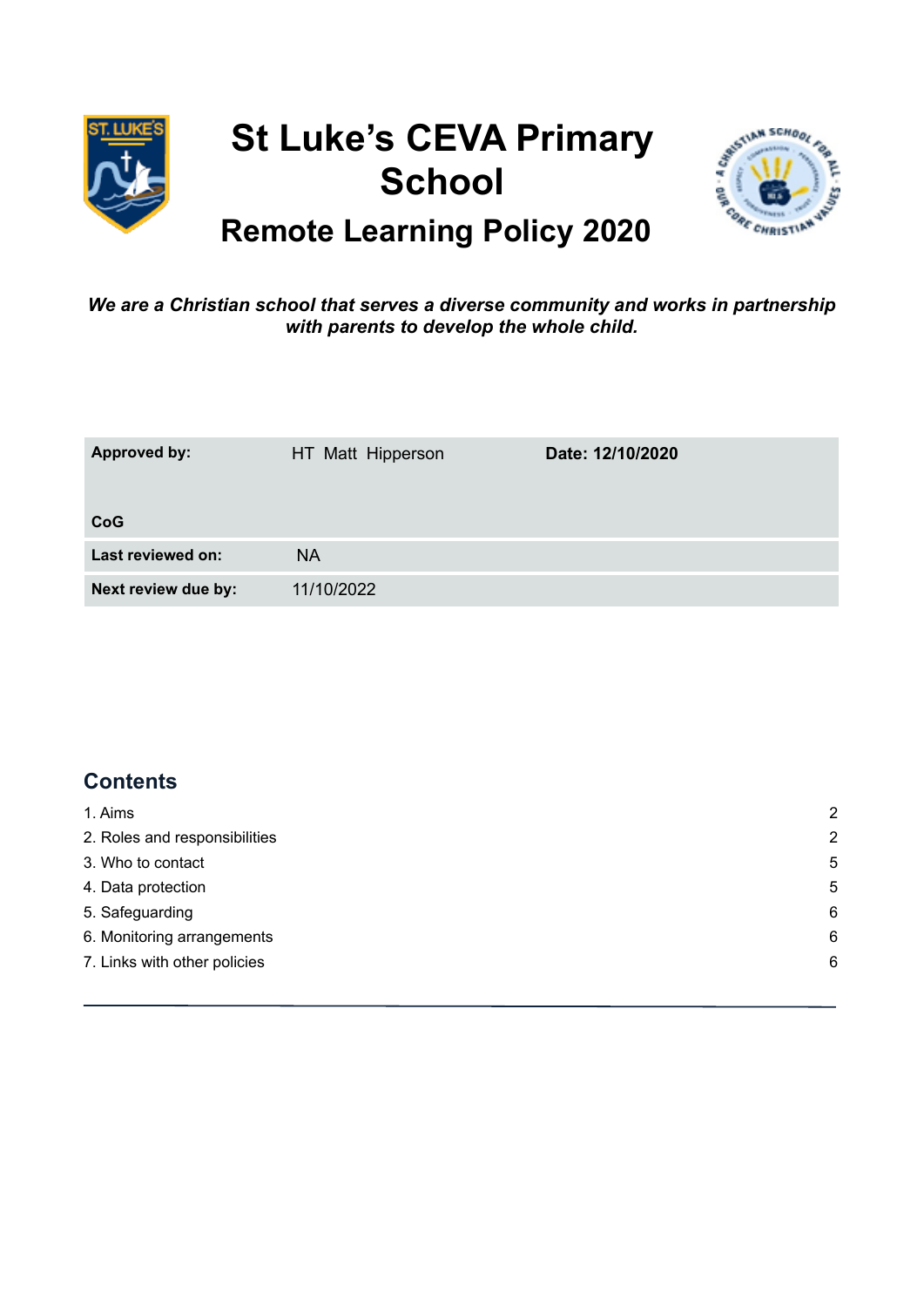## **1. Aims**

This remote learning policy for staff aims to:

- Ensure consistency in the approach to remote learning for pupils who aren't in school
- Set out expectations for all members of the school community with regards to remote learning
- <span id="page-1-1"></span>● Provide appropriate guidelines for data protection

### **2. Roles and responsibilities**

We have tried to include as much detail as possible when explaining the responsibilities below, if situations arise which are not covered by this guidance please raise with your line manager.

#### **2.1 Teachers**

When providing remote learning, teachers must be available between 8.30 – 3.30

If you are unable to work for any reason during this time, for example due to sickness or caring for a dependent, you should report this using the normal absence procedure. Please see your staff handbook for guidance on this.

When providing remote learning, teachers are responsible for:

- $\bullet$  Setting work
	- Provide work for your class and as needed and agreed other classes within the school.
	- Work that would be covered in a normal school day, 1x maths lesson, 1x handwriting lesson, 1 x GPS lesson, 1 x Reciprocal reading lesson, and 2 x topic lessons (1 to include writing to cover literacy outcomes.
	- o Work will need to be set by 08.50am on the day.
	- $\circ$  Providing a morning registration and information session at 9.00am on Google meets to outline work set for the day and answer any questions from pupils.
	- There should be at least two 'live' lessons per day, a maths lesson to follow on from the morning registration at 9.00am and a reciprocal reading lesson at a later point in the morning for KS1/2 and daily videos for EYFS..
	- o Work should be uploaded to Google classroom for KS2 and the school website for EYFS and KS1.
	- o Coordinating with other teachers, including those teaching in school, to ensure consistency across the year/subject and to make sure pupils with limited access to devices can still complete the work.
	- $\circ$  Ensuring the work set provides the support and challenge necessary to support all children in the class.
- Providing feedback on work:
	- Completed work from pupils will be submitted via Google classroom for KS2 and via class email for KS1 / EYFS.
	- o Feedback to pupils will come in the form of, written comments via Google Classroom, scores from multiple choice questions and verbal feedback via Google Meets.
	- $\circ$  Feedback on work should be in line with the schools feedback policy and in the case of live lessons on Google Meet should be 'live' and in lesson.
- <span id="page-1-0"></span>• Keeping in touch with pupils who aren't in school and their parents
	- Contact should be every day via the registration meeting at 9.00am and live lessons for maths and reading. If children are not present then parents should be rang to ascertain the reason why they are not – names of students not in the online start of day should be given to SLT/office staff to follow up.
	- $\circ$  Emails can also be used for this purpose but emails should not be answered outside of regular working hours.
	- $\circ$  If there are any complaints or concerns shared by parents and pupils please follow the applicable school policy– for any safeguarding concerns see the section below.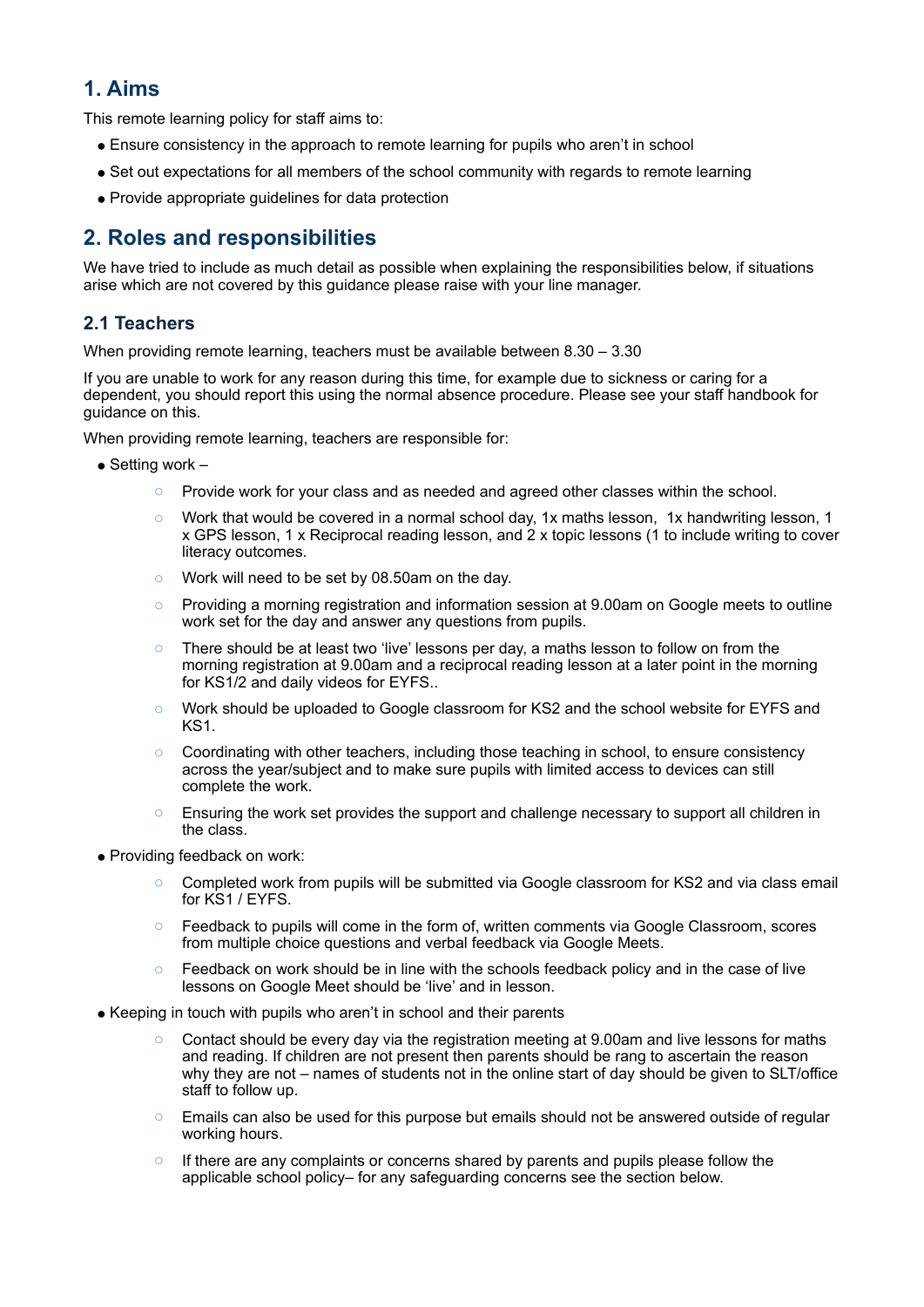- $\circ$  Behavioural issues should be dealt with via the school behaviour policy, failure to complete work should be noted and reported to parents.
- Attending virtual meetings with staff, parents and pupils:
	- o Dress should confirm to the staff dress code outlined in the staff handbook.
	- o Locations please avoid areas with background noise and ensure their nothing inappropriate in the background if you are holding these at home. Staff should use the 'blur background feature on Google Meet to ensure privacy and for their safeguarding.

There will be an agreed strategy for teachers working at home and working in school, with agreement of who will be covering what responsibilities above during this time to ensure a fair workload and work life/balance.

#### **2.2 Teaching assistants**

When assisting with remote learning, teaching assistants must be available between their normal working hours.

If they're unable to work for any reason during this time, for example due to sickness or caring for a dependent, they should report this using the normal absence procedure. Please see your staff handbook for guidance on this.

When assisting with remote learning, teaching assistants are responsible for:

- Supporting pupils who aren't in school with learning remotely:
	- o Via Google Classroom, email feedback and Google meet.
	- o Support will be in the form of written feedback and live one to one or small group sessions to ensure the pupils can access the learning.
- Attending virtual meetings with teachers, parents and pupils:
	- Dress should confirm to the staff dress code outlined in the staff handbook.
	- $\circ$  Locations please avoid areas with background noise and ensure their nothing inappropriate in the background if you are holding these at home. Staff should use the 'blur background feature on Google Meet to ensure privacy and for their safeguarding.

There will be an agreed strategy for teaching assistants working at home and working within school, with agreement of who will be covering what responsibilities above during this time to ensure a fair workload and work life/balance.

#### **2.3 Subject leads**

Alongside their teaching responsibilities, subject leads are responsible for:

- Considering whether any aspects of the subject curriculum need to change to accommodate remote learning
- Working with teachers teaching their subject remotely to make sure all work set is appropriate and consistent
- Working with other subject leads and senior leaders to make sure work set remotely across all subjects is appropriate and consistent, and deadlines are being set an appropriate distance away from each other
- Monitoring the remote work set by teachers in their subject explain how they'll do this, such as through regular meetings with teachers or by reviewing work set
- Alerting teachers to resources they can use to teach their subject remotely

#### **2.4 Senior leaders**

Alongside any teaching responsibilities, senior leaders are responsible for:

- Co-ordinating the remote learning approach across the school
- Monitoring the effectiveness of remote learning through regular meetings with teachers and subject leaders, reviewing work set or reaching out for feedback from pupils and parents
- Monitoring the security of remote learning systems, including data protection and safeguarding considerations

#### **2.5 Designated Safeguarding Lead (DSL)**

The DSL is responsible for: Safeguarding in line with the school safeguarding policy – see website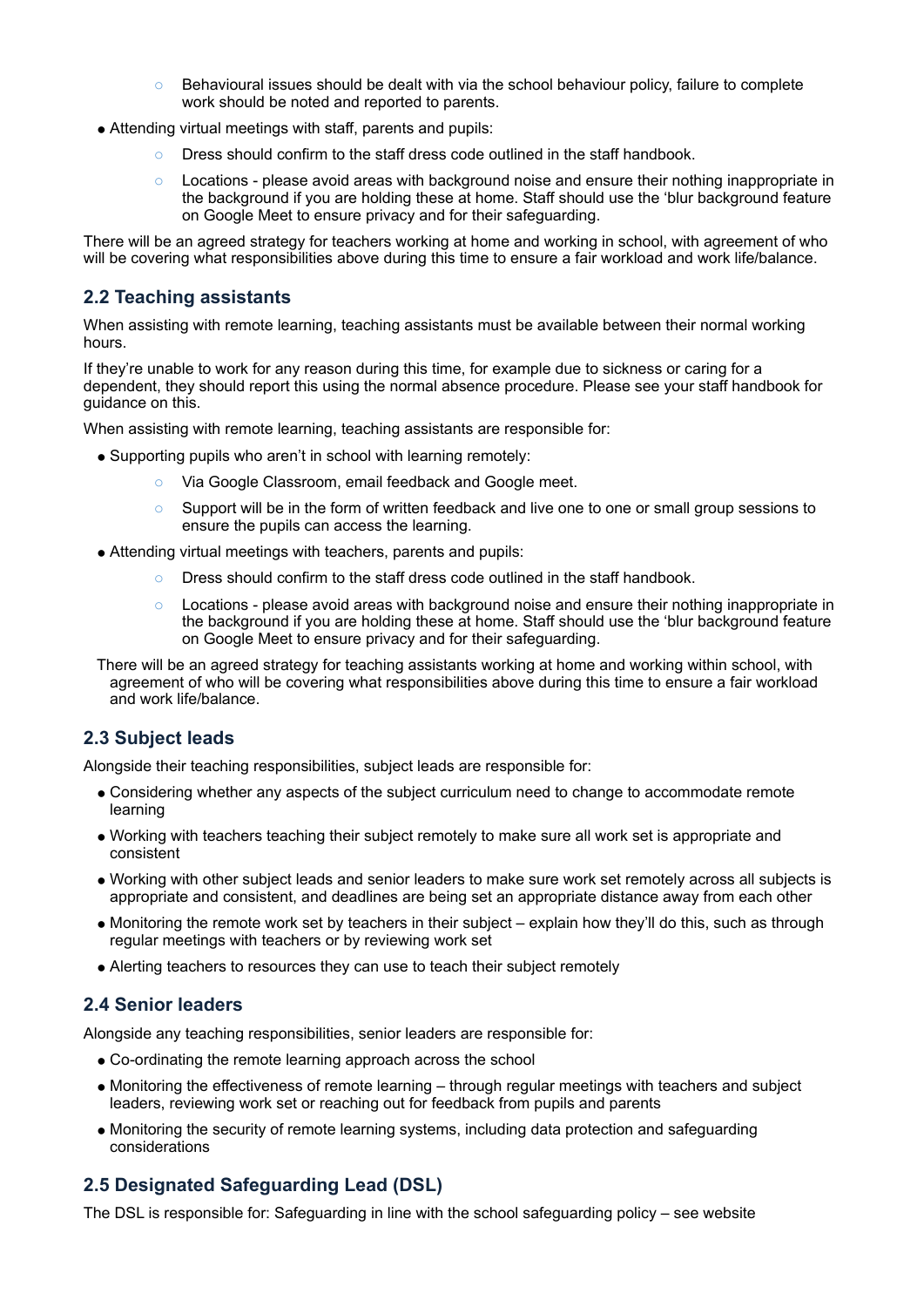#### **2.6 IT staff**

IT staff are responsible for:

- Fixing issues with systems used to set and collect work
- Helping staff and parents with any technical issues they're experiencing
- Reviewing the security of remote learning systems and flagging any data protection breaches to the data protection officer
- Assisting pupils and parents with accessing the internet or devices

#### **2.7 Pupils and parents**

Staff can expect pupils learning remotely to:

- Be contactable during the school day
- Attend the 9.00am registration meeting for their class.
- Complete work to the deadline set by teachers
- Seek help if they need it, from teachers or teaching assistants
- Alert teachers if they're not able to complete work

Staff can expect parents with children learning remotely to:

- Make the school aware if their child is sick or otherwise can't complete work
- $\bullet$  Seek help from the school if they need it if you know of any resources staff should point parents towards if they're struggling, include those here
- Be respectful when making any complaints or concerns known to staff

#### **2.8 Governing board**

The governing board is responsible for:

- Monitoring the school's approach to providing remote learning to ensure education remains as high quality as possible
- Ensuring that staff are certain that remote learning systems are appropriately secure, for both data protection and safeguarding reasons

## <span id="page-3-0"></span>**3. Who to contact**

If staff have any questions or concerns about remote learning, they should contact the following individuals:

- Issues in setting work talk to the relevant subject lead or SENCO
- Issues with behaviour talk to the relevant head of phase or SENCO
- Issues with IT log on adept issue tracker talk to DS, CK or DB.
- Issues with their own workload or wellbeing talk to their line manager
- $\bullet$  Concerns about data protection  $-$  talk to the data protection officer
- Concerns about safeguarding talk to the DSL or deputy (See Staff handbook for more detail on this)

## <span id="page-3-1"></span>**4. Data protection**

#### **4.1 Accessing personal data**

When accessing personal data for remote learning purposes, all staff members will:

- Access the data via Google drive NO personal data should be stored on removable media.
- Only use school issued Chromebooks or laptops to access the data personal devices should not be used for this purpose unless they are managed by the school.